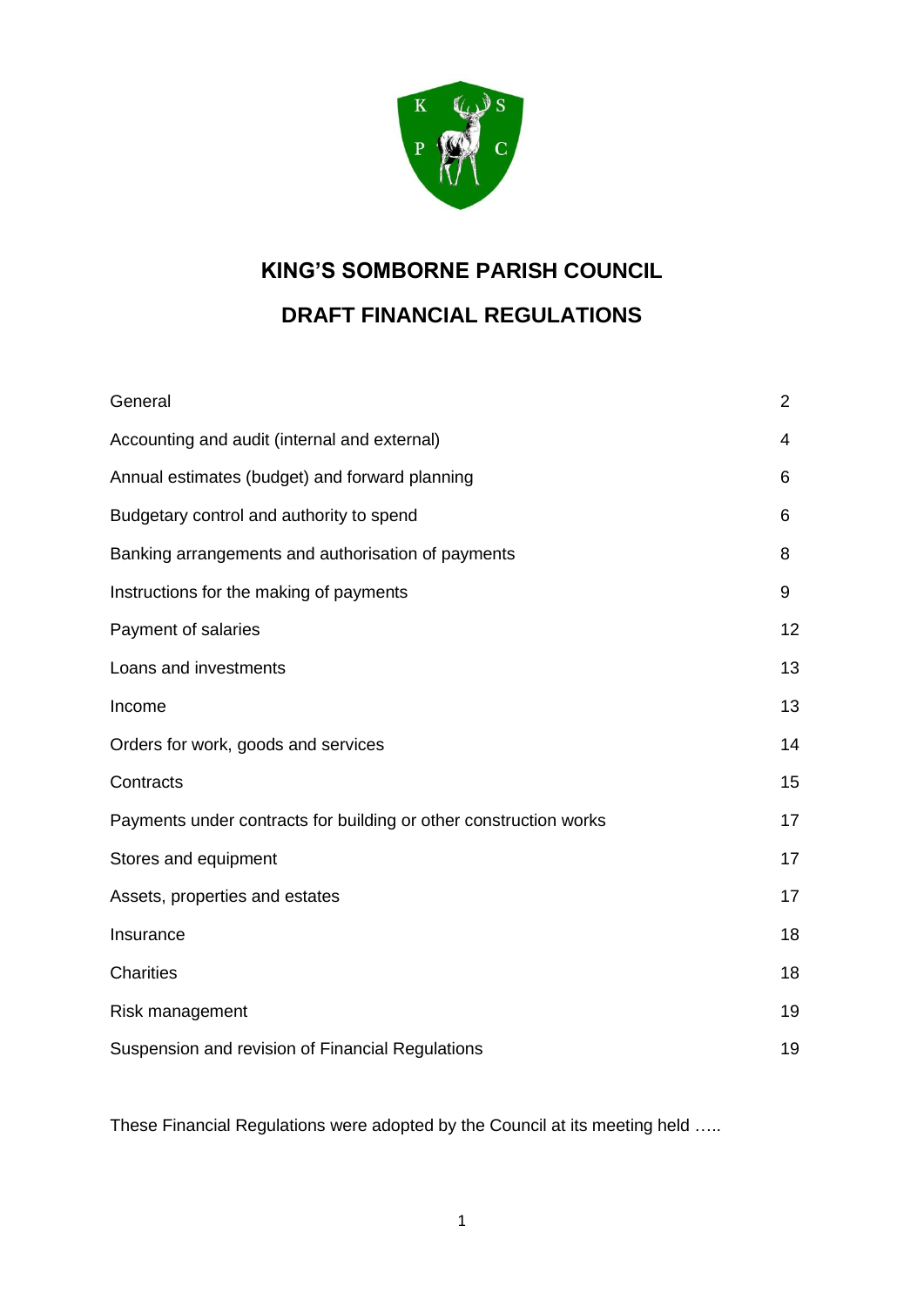## **1. General**

1.1. These financial regulations govern the conduct of financial management by the Council and may only be amended or varied by resolution of the Council. Financial regulations are one of the Council's three governing policy documents providing procedural guidance for members and officers. Financial regulations must be observed in conjunction with the Council's standing orders and any individual financial regulations relating to contracts.

1.2. The Council is responsible in law for ensuring that its financial management is adequate and effective, and that the Council has a sound system of internal control which facilitates the effective exercise of the Council's functions, including arrangements for the management of risk.

1.3. The Council's accounting control systems must include measures:

- for the timely production of accounts:
- that provide for the safe and efficient safeguarding of public money;
- to prevent and detect inaccuracy and fraud; and
- identifying the duties of officers.

1.4. These financial regulations demonstrate how the Council meets these responsibilities and requirements.

1.5. At least once a year, prior to approving the Annual Governance Statement, the Council must review the effectiveness of its system of internal control which shall be in accordance with proper practices.

1.6. Deliberate or wilful breach of these Regulations by an employee may give rise to disciplinary proceedings.

1.7. Members of Council are expected to follow the instructions within these Regulations and not to entice employees to breach them. Failure to follow instructions within these Regulations brings the office of Councillor into disrepute.

1.8. The Responsible Financial Officer (RFO) holds a statutory office to be appointed by the Council. The Clerk has been appointed as RFO for this Council and these regulations will apply accordingly.

1.9. The RFO;

- acts under the policy direction of the Council;
- administers the Council's financial affairs in accordance with all Acts, Regulations and proper practices;
- determines on behalf of the Council its accounting records and accounting control systems;
- ensures the accounting control systems are observed;
- maintains the accounting records of the Council up to date in accordance with proper practices;
- assists the Council to secure economy, efficiency and effectiveness in the use of its resources; and
- produces financial management information as required by the Council.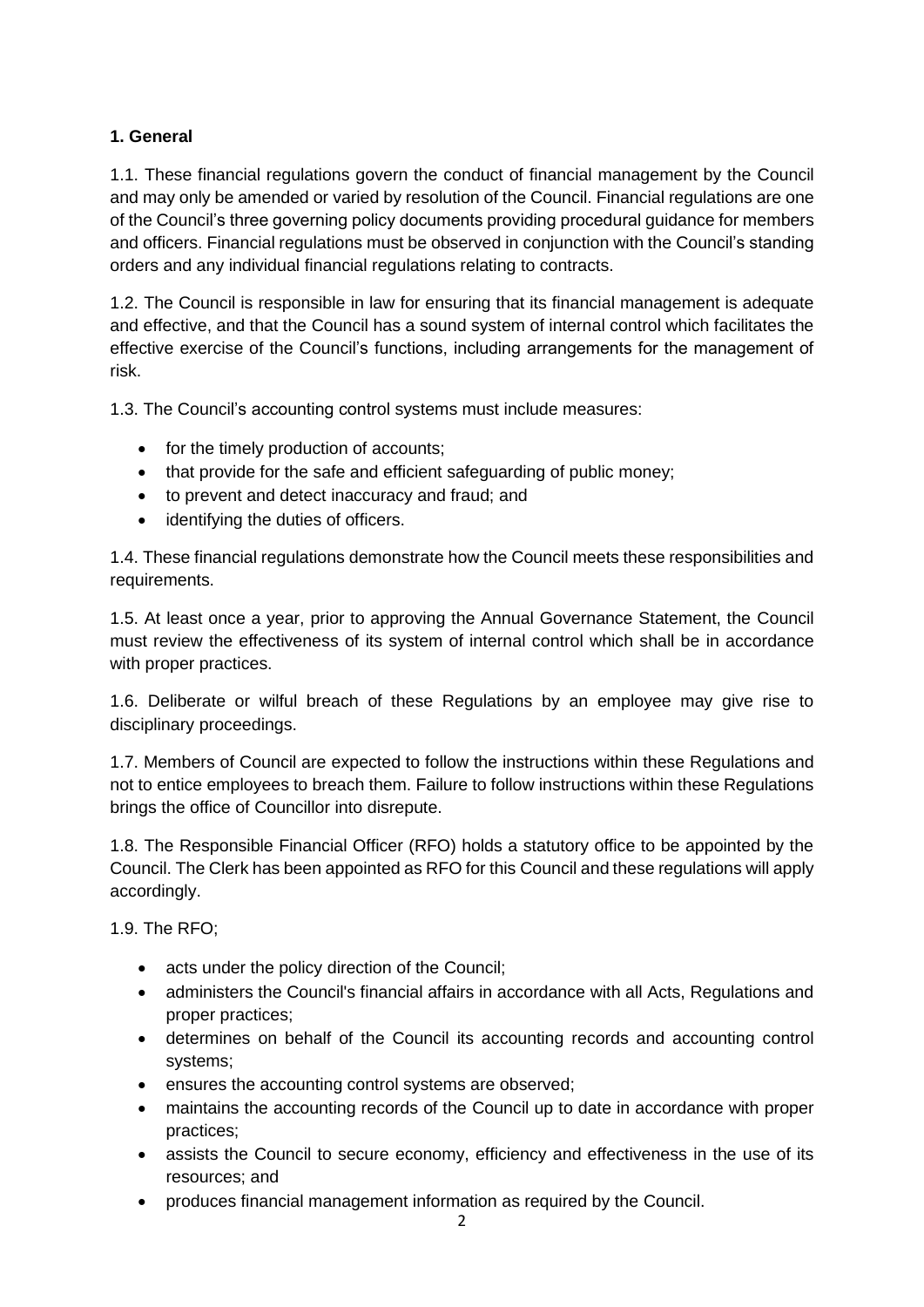1.10. The accounting records determined by the RFO shall be sufficient to show and explain the Council's transactions and to enable the RFO to ensure that any income and expenditure account and statement of balances, or record of receipts and payments and additional information, as the case may be, or management information prepared for the Council from time to time comply with the Accounts and Audit Regulations.

1.11. The accounting records determined by the RFO shall in particular contain:

- entries from day to day of all sums of money received and expended by the Council and the matters to which the income and expenditure or receipts and payments account relate;
- a record of the assets and liabilities of the Council; and
- wherever relevant, a record of the Council's income and expenditure in relation to claims made, or to be made, for any contribution, grant or subsidy.

1.12. The accounting control systems determined by the RFO shall include:

- procedures to ensure that the financial transactions of the Council are recorded as soon as reasonably practicable and as accurately and reasonably as possible;
- procedures to enable the prevention and detection of inaccuracies and fraud and the ability to reconstruct any lost records;
- identification of the duties of officers dealing with financial transactions and division of responsibilities of those officers in relation to significant transactions;
- procedures to ensure that uncollectable amounts, including any bad debts are not submitted to the Council for approval to be written off except with the approval of the RFO and that the approvals are shown in the accounting records; and
- measures to ensure that risk is properly managed.

1.13. The Council is not empowered by these Regulations or otherwise to delegate certain specified decisions. In particular any decision regarding:

- setting the final budget or the precept (Council tax requirement);
- approving accounting statements;
- approving an annual governance statement;
- borrowing;
- writing off bad debts;
- declaring eligibility for the General Power of Competence; and
- addressing recommendations in any report from the internal or external auditors, shall be a matter for the full Council only.

1.14. In addition, the Council must:

- determine and keep under regular review the bank mandate for all Council bank accounts;
- approve any grant or a single commitment in excess of £3,000; and
- in respect of the annual salary for any employee have regard to recommendations about annual salaries of employees made by the relevant committee in accordance with its terms of reference.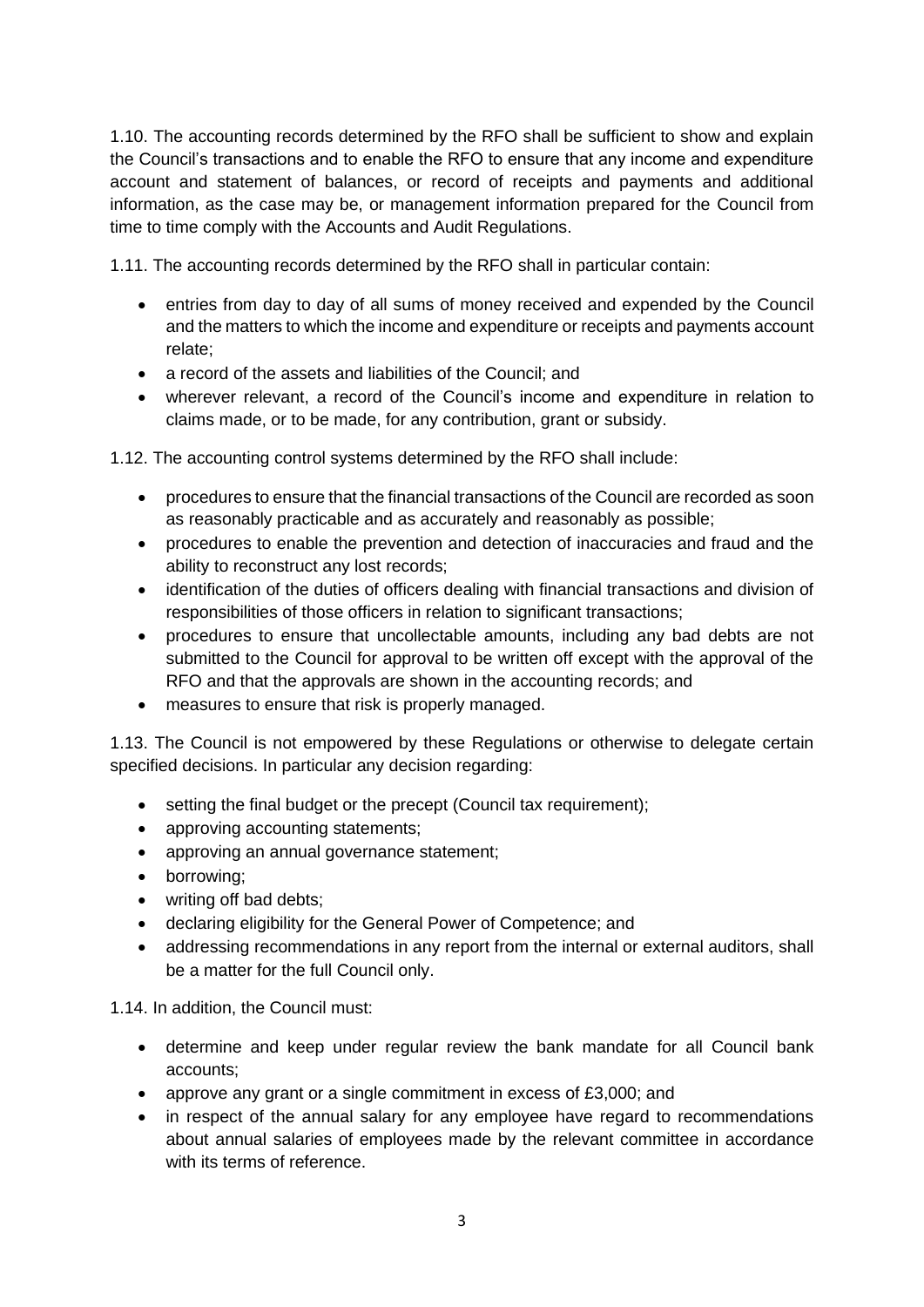1.15. In these financial regulations, references to the Accounts and Audit Regulations or 'the regulations' shall mean the regulations issued under the provisions of section 27 of the Audit Commission Act 1998, or any superseding legislation, and then in force unless otherwise specified.

In these financial regulations the term 'proper practice' or 'proper practices' shall refer to guidance issued in *Governance and Accountability for Local Councils - a Practitioners' Guide (England)* issued by the Joint Practitioners Advisory Group (JPAG), available from the websites of NALC and the Society for Local Council Clerks (SLCC).

## **2. Accounting and audit (internal and external)**

2.1. All accounting procedures and financial records of the Council shall be determined by the RFO in accordance with the Accounts and Audit Regulations, appropriate guidance and proper practices.

2.2. On a regular basis, at least once in each quarter, and at each financial year end, a member other than the Chairman shall be appointed to verify bank reconciliations (for all accounts) produced by the RFO. The member shall sign the reconciliations and the original bank statements (or similar document) as evidence of verification. This activity shall on conclusion be reported, including any exceptions, to and noted by the Council.

2.3. The RFO shall complete the annual statement of accounts, annual report, and any related documents of the Council contained in the Annual Return (as specified in proper practices) as soon as practicable after the end of the financial year and having certified the accounts shall submit them and report thereon to the Council within the timescales set by the Accounts and Audit Regulations.

2.4. The Council shall ensure that there is an adequate and effective system of internal audit of its accounting records, and of its system of internal control in accordance with proper practices. Any officer or member of the Council shall make available such documents and records as appear to the Council to be necessary for the purpose of the audit and shall, as directed by the Council, supply the RFO, internal auditor, or external auditor with such information and explanation as the Council considers necessary for that purpose.

2.5. The internal auditor shall be appointed by and shall carry out the work in relation to internal controls required by the Council in accordance with proper practices.

2.6. The internal auditor shall:

- be competent and independent of the financial operations of the Council;
- report to Council in writing, or in person, on a regular basis with a minimum of one annual written report during each financial year;
- to demonstrate competence, objectivity and independence, be free from any actual or perceived conflicts of interest, including those arising from family relationships; and
- has no involvement in the financial decision making, management or control of the Council

2.7. Internal or external auditors may not under any circumstances:

• perform any operational duties for the Council;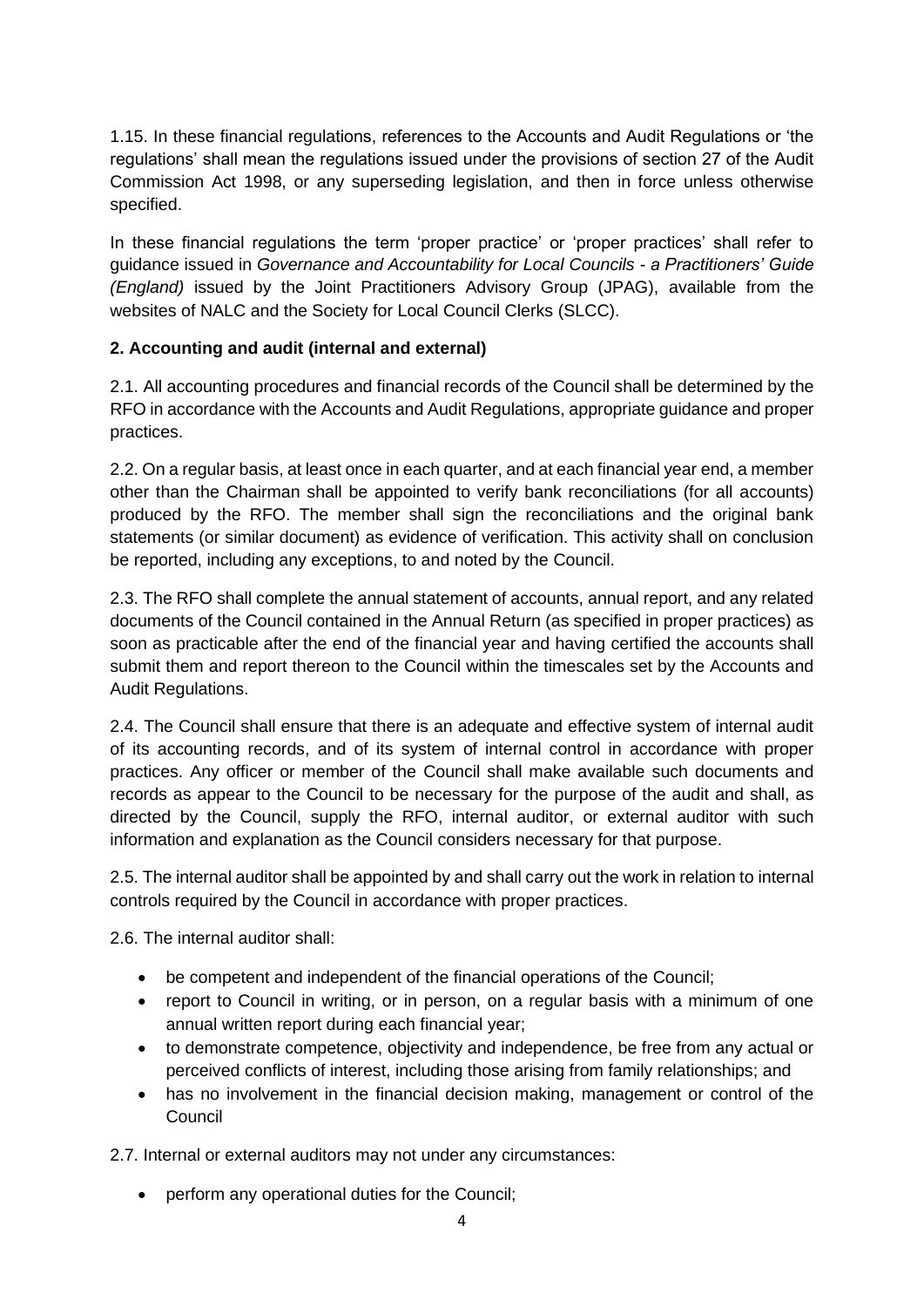- initiate or approve accounting transactions; or
- direct the activities of any Council employee, except to the extent that such employees have been appropriately assigned to assist the internal auditor.

2.8. For the avoidance of doubt, in relation to internal audit the terms 'independent' and 'independence' shall have the same meaning as is described in proper practices.

2.9. The RFO shall make arrangements for the exercise of electors' rights in relation to the accounts including the opportunity to inspect the accounts, books, and vouchers and display or publish any notices and statements of account required by Audit Commission Act 1998, or any superseding legislation, and the Accounts and Audit Regulations.

2.10. The RFO shall, without undue delay, bring to the attention of all Councillors any correspondence or report from internal or external auditors.

## **3. Annual estimates (budget) and forward planning**

3.1. Each committee (as applicable) shall review its three-year forecast of revenue and capital receipts and payments. Having regard to the forecast, it shall thereafter formulate and submit proposals for the following financial year to the Council not later than the end of November each year including any proposals for revising the forecast.

3.2. The RFO must each year, by no later than December, prepare detailed estimates of all receipts and payments including the use of reserves and all sources of funding for the following financial year in the form of a budget to be considered by the Finance Working Group and then the Council.

3.3. The Council shall consider annual budget proposals in relation to the Council's three-year forecast of revenue and capital receipts and payments including recommendations for the use of reserves and sources of funding and update the forecast accordingly.

3.4. The Council shall fix the precept (Council tax requirement), and relevant basic amount of Council tax to be levied for the ensuing financial year not later than by the end of January each year. The RFO shall issue the precept to the billing authority and shall supply each member with a copy of the approved annual budget.

3.5. The approved annual budget shall form the basis of financial control for the ensuing year.

## **4. Budgetary control and authority to spend**

4.1. Expenditure on revenue items may be authorised up to the amounts included for that class of expenditure in the approved budget. This authority is to be determined by:

- the Council for all items over £3,000;
- a duly delegated committee of the Council for items over £500; or
- the Clerk, in conjunction with Chairman of Council or Chairman of the appropriate committee, for any items below £500.

Such authority is to be evidenced by a minute or by an authorisation slip duly signed by the Clerk, and where necessary also by the appropriate Chairman.

Contracts may not be disaggregated to avoid controls imposed by these regulations.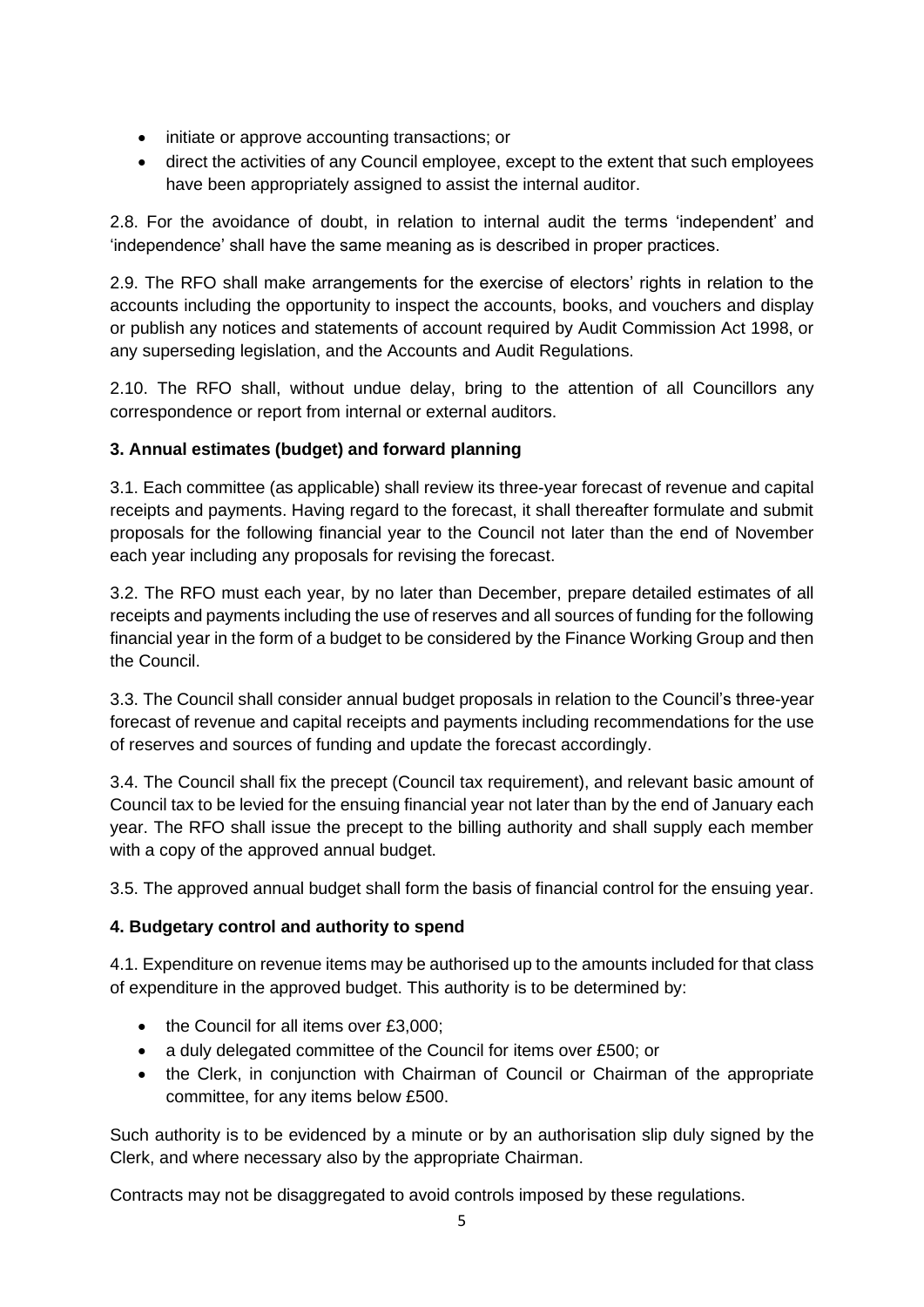4.2. No expenditure may be authorised that will exceed the amount provided in the revenue budget for that class of expenditure other than by resolution of the Council, or duly delegated committee. During the budget year and with the approval of Council having considered fully the implications for public services, unspent and available amounts may be moved to other budget headings or to an earmarked reserve as appropriate ('virement').

4.3. Unspent provisions in the revenue or capital budgets for completed projects shall not be carried forward to a subsequent year.

4.4. The salary budgets are to be reviewed at least annually in October for the following financial year and such review shall be evidenced by a hard copy schedule signed by the Clerk and the Chairman of Council or relevant committee. The RFO will inform committees of any changes impacting on their budget requirement for the coming year in good time.

4.5. In cases of extreme risk to the delivery of Council services, the clerk may authorise revenue expenditure on behalf of the Council which in the clerk's judgement it is necessary to carry out. Such expenditure includes repair, replacement or other work, whether or not there is any budgetary provision for the expenditure, subject to a limit of £2000. The Clerk shall report such action to the chairman as soon as possible and to the Council as soon as practicable thereafter.

4.6. No expenditure shall be authorised in relation to any capital project and no contract entered into or tender accepted involving capital expenditure unless the Council is satisfied that the necessary funds are available and the requisite borrowing approval has been obtained.

4.7. All capital works shall be administered in accordance with the Council's standing orders and financial regulations relating to contracts.

4.8. The RFO shall regularly provide the Council with a statement of receipts and payments to date under each head of the budgets, comparing actual expenditure to the appropriate date against that planned as shown in the budget. These statements are to be prepared at least at the end of each financial quarter and shall show explanations of material variances. For this purpose "material" shall be in excess of £200 or 15% of the budget.

4.9. Changes in earmarked reserves shall be approved by Council as part of the budgetary control process.

## **5. Banking arrangements and authorisation of payments**

5.1. The Council's banking arrangements, including the bank mandate, shall be made by the RFO and approved by the Council; banking arrangements may not be delegated to a committee. They shall be regularly reviewed for safety and efficiency. The Council shall seek credit references in respect of members or employees who act as signatories.

5.2. The RFO shall prepare a schedule of payments requiring authorisation, forming part of the Agenda for the Meeting and, together with the relevant invoices, present the schedule to Council. The Council shall review the schedule for compliance and, having satisfied itself shall authorise payment by a resolution of the Council. The approved schedule shall be ruled off and initialled by the Chairman of the Meeting. A detailed list of all payments shall be disclosed within or as an attachment to the minutes of the meeting at which payment was authorised. Personal payments (including salaries, wages, expenses and any payment made in relation to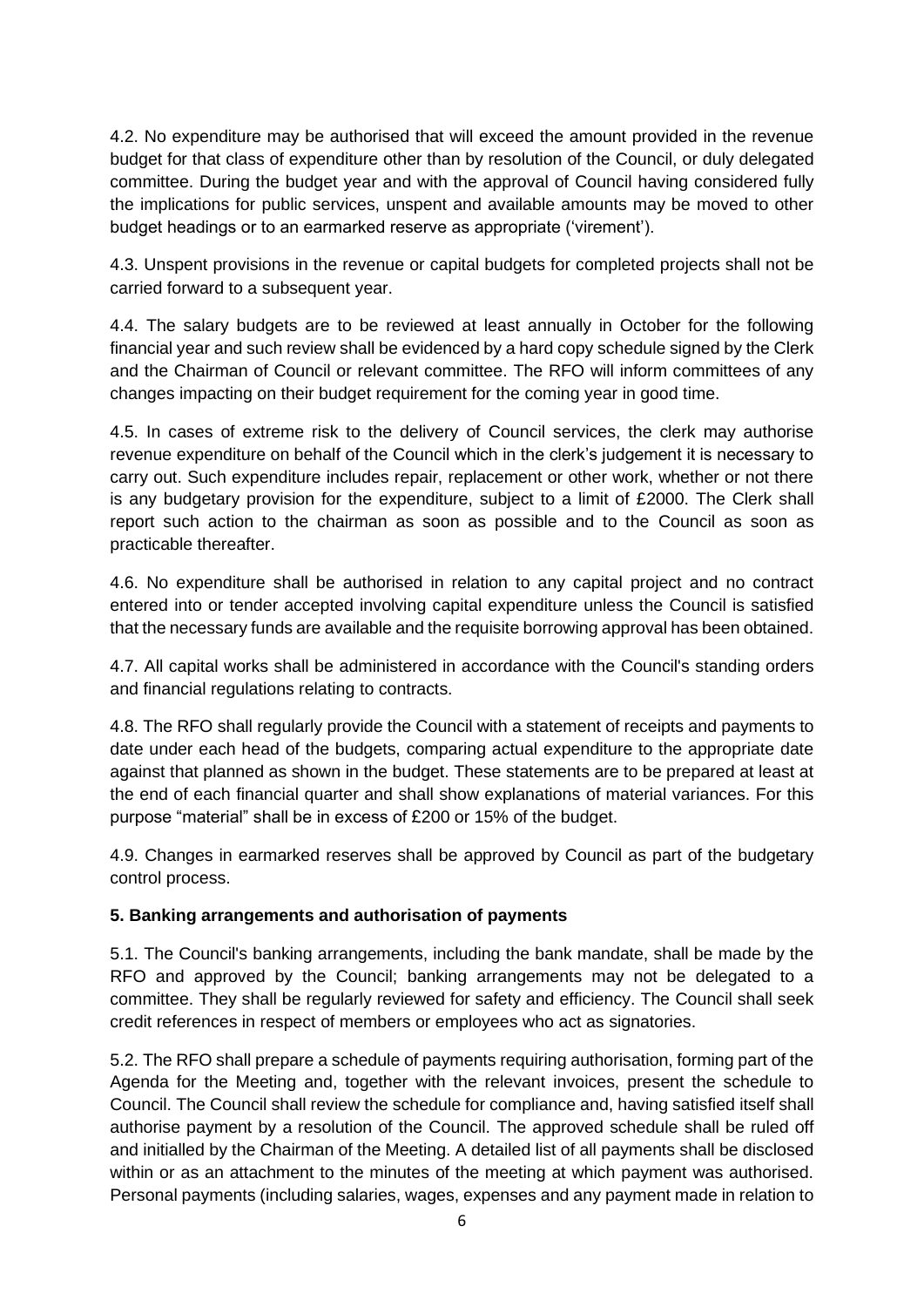the termination of a contract of employment) may be summarised to remove public access to any personal information.

5.3. All invoices for payment shall be examined, verified and certified by the RFO to confirm that the work, goods or services to which each invoice relates has been received, carried out, examined and represents expenditure previously approved by the Council.

5.4. The RFO shall examine invoices for arithmetical accuracy and analyse them to the appropriate expenditure heading. The RFO shall take all steps to pay all invoices submitted, and which are in order, at the next available Council meeting.

5.5. The Clerk and RFO shall have delegated authority to authorise the payment of items only in the following circumstances:

a) If a payment is necessary to avoid a charge to interest under the Late Payment of Commercial Debts (Interest) Act 1998, and the due date for payment is before the next scheduled Meeting of Council, where the Clerk and RFO certify that there is no dispute or other reason to delay payment, provided that a list of such payments shall be submitted to the next appropriate meeting of Council;

b) An expenditure item authorised under 5.6 below (continuing contracts and obligations) provided that a list of such payments shall be submitted to the next appropriate meeting of Council; or

c) fund transfers within the Councils banking arrangements up to the sum of £10,000, provided that a list of such payments shall be submitted to the next appropriate meeting of Council.

5.6. For each financial year the Clerk/RFO shall draw up a list of due payments which arise on a regular basis as the result of a continuing contract, statutory duty, or obligation (such as but not exclusively) Salaries, PAYE and NI, Superannuation Fund and regular maintenance contracts and the like for which Council may authorise payment for the year provided that the requirements of regulation 4.1 (Budgetary Controls) are adhered to, provided also that a list of such payments shall be submitted to the next appropriate meeting of Council.

5.7. A record of regular payments made under 5.6 above shall be drawn up and be signed by two members on each and every occasion when payment is authorised - thus controlling the risk of duplicated payments being authorised and / or made.

5.8. In respect of grants a duly authorised committee shall approve expenditure within any limits set by Council and in accordance with any policy statement approved by Council. Any Revenue or Capital Grant in excess of £3,000 shall before payment, be subject to ratification by resolution of the Council.

5.9. Members are subject to the Code of Conduct that has been adopted by the Council and shall comply with the Code and Standing Orders when a decision to authorise or instruct payment is made in respect of a matter in which they have a disclosable pecuniary or other interest, unless a dispensation has been granted.

5.10. The Council will aim to rotate the duties of members in these Regulations so that onerous duties are shared out as evenly as possible over time.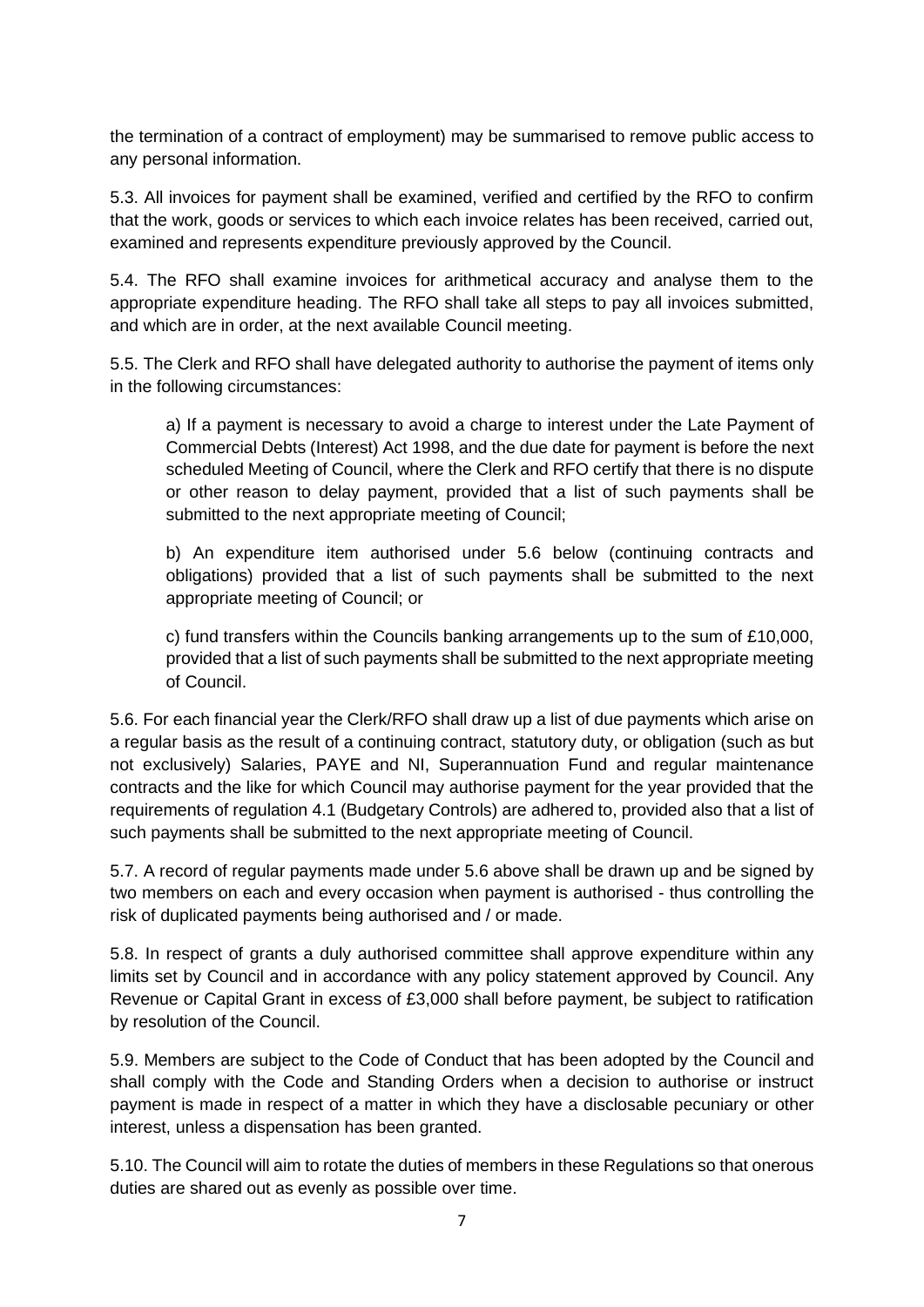5.11. Any changes in the recorded details of suppliers, such as bank account records, shall be approved in writing by a Member.

## **6. Instructions for the making of payments**

6.1. The Council will make safe and efficient arrangements for the making of its payments.

6.2. Following authorisation under Financial Regulation 5 above, the Council, a duly delegated committee or, if so delegated, the Clerk/RFO shall give instruction that a payment shall be made.

6.3. All payments shall be affected by cheque or other instructions to the Council's bankers, or otherwise, in accordance with a resolution of Council or duly delegated committee.

6.4. Cheques or orders for payment drawn on the bank account in accordance with the schedule as presented to Council or committee shall be signed by one two members of Council and countersigned by the Clerk, in accordance with a resolution instructing that payment. A member who is a bank signatory, having a connection by virtue of family or business relationships with the beneficiary of a payment, should not, under normal circumstances, be a signatory to the payment in question.

6.5. To indicate agreement of the details shown on the cheque or order for payment with the counterfoil and the invoice or similar documentation, the signatories shall each also initial the cheque counterfoil.

6.6. Cheques or orders for payment shall not normally be presented for signature other than at a Council or committee meeting (including immediately before or after such a meeting). Any signatures obtained away from such meetings shall be reported to the Council at the next convenient meeting.

6.7. If thought appropriate by the Council, payment for utility supplies (energy, telephone and water) and any National Non-Domestic Rates may be made by variable direct debit provided that the instructions are signed by two members and any payments are reported to Council as made. The approval of the use of a variable direct debit shall be renewed by resolution of the Council at least every two years.

6.8. If thought appropriate by the Council, payment for certain items (principally salaries) may be made by banker's standing order provided that the instructions are signed, or otherwise evidenced by two members are retained and any payments are reported to Council as made. The approval of the use of a banker's standing order shall be renewed by resolution of the Council at least every two years.

6.9. If thought appropriate by the Council, payment for certain items may be made by BACS or CHAPS methods provided that the instructions for each payment are signed, or otherwise evidenced, by two authorised bank signatories, are retained and any payments are reported to Council as made. The approval of the use of BACS or CHAPS shall be renewed by resolution of the Council at least every two years.

6.10. If thought appropriate by the Council payment for certain items may be made by internet banking transfer provided evidence is retained showing which members approved the payment.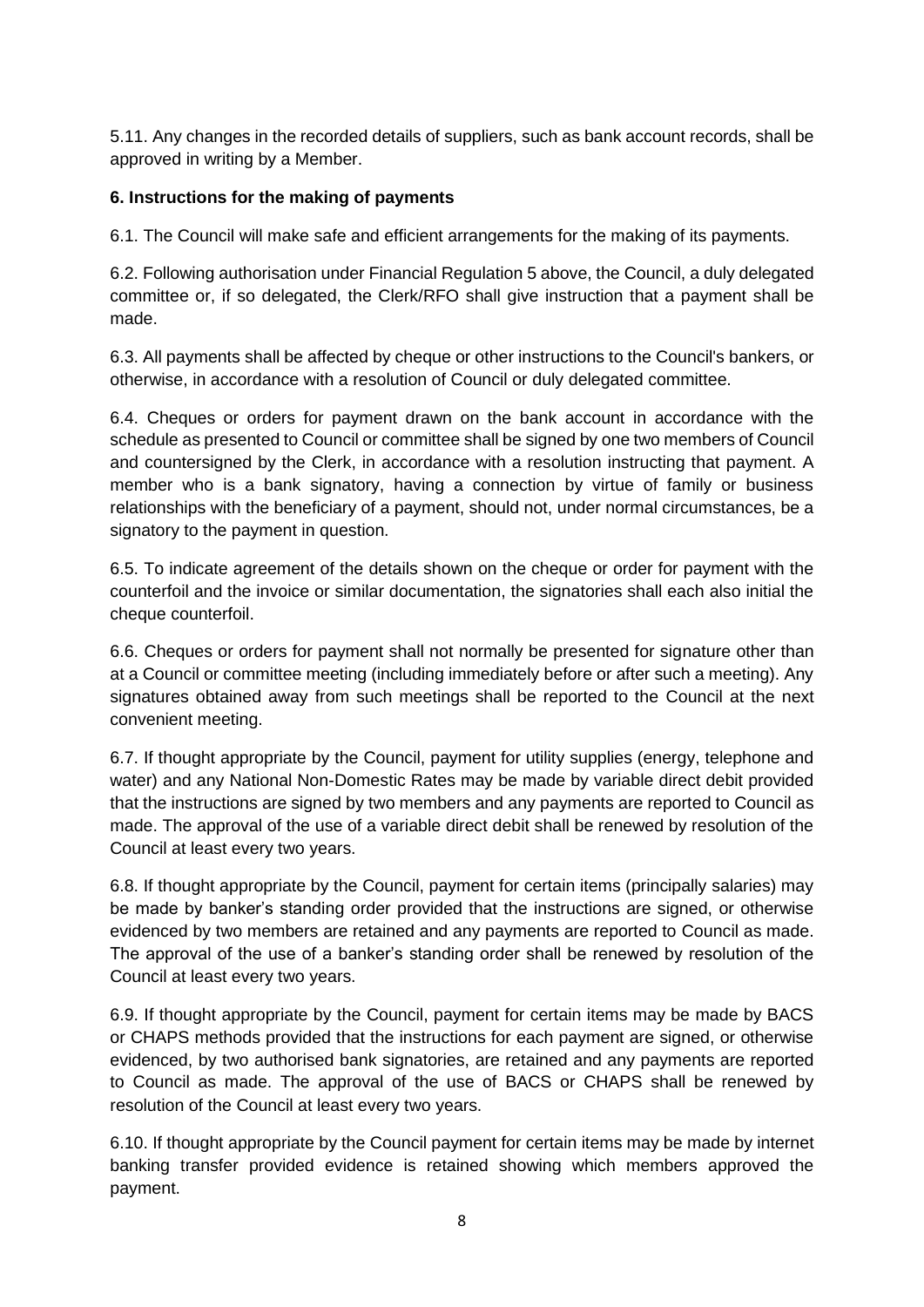6.11. Where a computer requires use of a personal identification number (PIN) or other password(s), for access to the Council's records on that computer, a note shall be made of the PIN and Passwords and shall be handed to and retained by the Chairman of Council in a sealed dated envelope. This envelope may not be opened other than in the presence of two other Councillors. After the envelope has been opened, in any circumstances, the PIN and / or passwords shall be changed as soon as practicable. The fact that the sealed envelope has been opened, in whatever circumstances, shall be reported to all members immediately and formally to the next available meeting of the Council. This will not be required for a member's personal computer used only for remote authorisation of bank payments.

6.12. No employee or Councillor shall disclose any PIN or password, relevant to the working of the Council or its bank accounts, to any person not authorised in writing by the Council or a duly delegated committee.

6.13. Regular back-up copies of the records on any computer shall be made and shall be stored securely away from the computer in question, and preferably off site.

6.14. The Council, and any members using computers for the Council's financial business, shall ensure that anti-virus, anti-spyware and firewall software with automatic updates, together with a high level of security, is used.

6.15. Where internet banking arrangements are made with any bank, the Clerk shall be appointed as the Service Administrator. The bank mandate approved by the Council shall identify a number of Councillors who will be authorised to approve transactions on those accounts. The bank mandate will state clearly the amounts of payments that can be instructed by the use of the Service Administrator alone, or by the Service Administrator with a stated number of approvals.

6.16. Access to any internet banking accounts will be directly to the access page (which may be saved under "favourites"), and not through a search engine or e-mail link. Remembered or saved passwords facilities must not be used on any computer used for Council banking work. Breach of this Regulation will be treated as a very serious matter under these regulations.

6.17. Changes to account details for suppliers, which are used for internet banking may only be changed on written hard copy notification by the supplier and supported by hard copy authority for change signed by the Clerk/RFO and a member. A programme of regular checks of standing data with suppliers will be followed.

6.18. Any Debit Card issued for use will be specifically restricted to the Clerk/RFO and will also be restricted to a single transaction maximum value of £1000, unless authorised by Council or in writing before any order is placed.

6.19. A pre-paid debit card may be issued to employees with varying limits. These limits will be set by the Council. Transactions and purchases made will be reported to the Council and authority for topping-up shall be at the discretion of the Council.

6.20. Any corporate credit card or trade card account opened by the Council will be specifically restricted to use by the Clerk/RFO and shall be subject to automatic payment in full at each month-end. Personal credit or debit cards of members or staff shall not be used under any circumstances.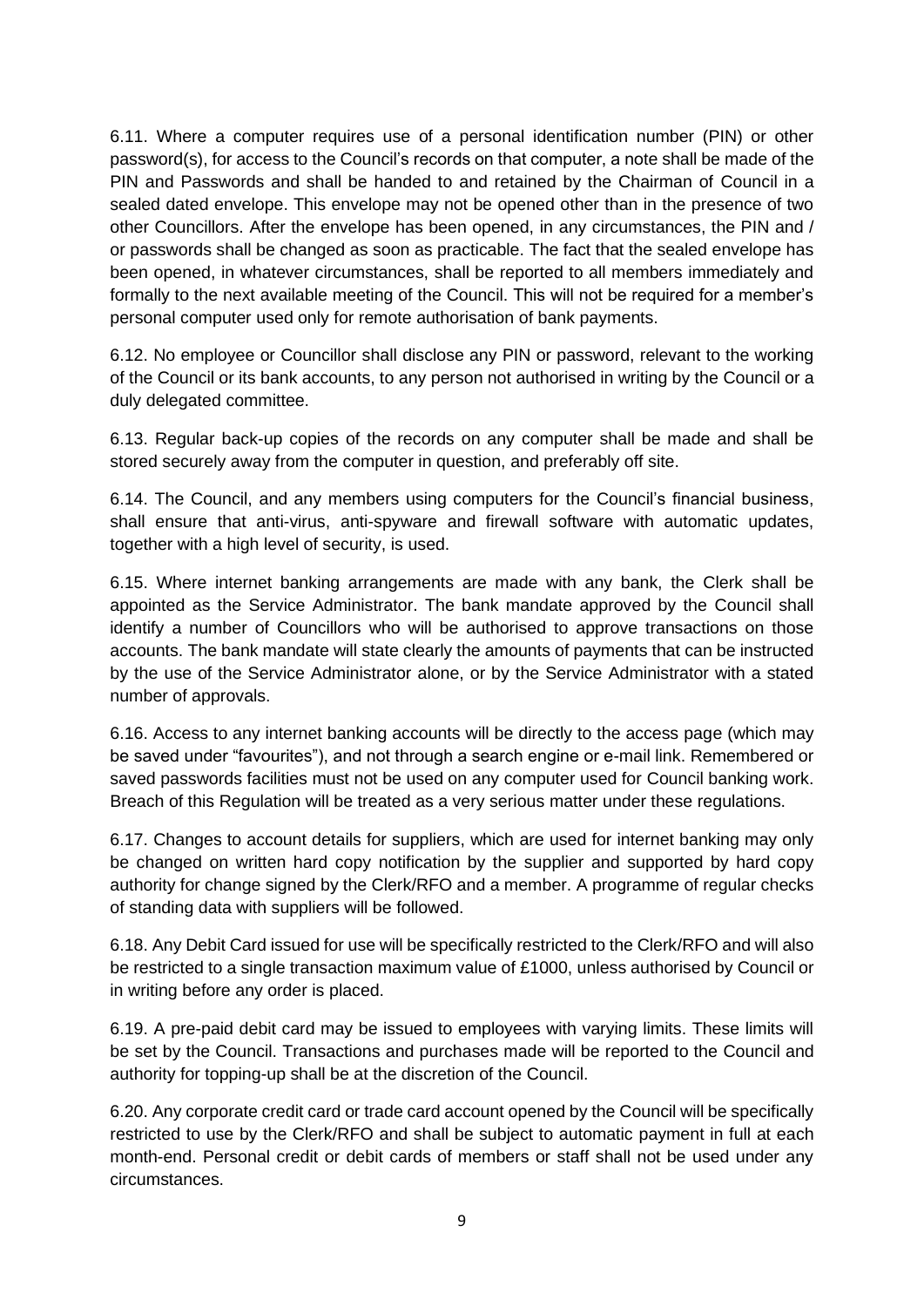6.21. The Council will not maintain any form of cash float. All cash received must be banked intact. Any payments made in cash by the Clerk/RFO (for example for postage or minor stationery items) shall be refunded on a regular basis, at least quarterly.

## **7. Payment of salaries**

7.1. As an employer, the Council shall make arrangements to meet fully the statutory requirements placed on all employers by PAYE and National Insurance legislation. The payment of all salaries shall be made in accordance with payroll records and the rules of PAYE and National Insurance currently operating, and salary rates shall be as agreed by Council, or duly delegated committee.

7.2. Payment of salaries and payment of deductions from salary such as may be required to be made for tax, national insurance and pension contributions, or similar statutory or discretionary deductions must be made in accordance with the payroll records and on the appropriate dates stipulated in employment contracts, provided that each payment is reported to the next available Council meeting, as set out in these regulations above.

7.3. No changes shall be made to any employee's pay, emoluments, or terms and conditions of employment without the prior consent of the Council.

7.4. Each and every payment to employees of net salary and to the appropriate creditor of the statutory and discretionary deductions shall be recorded in a separate confidential record (confidential cash book). This confidential record is not open to inspection or review (under the Freedom of Information Act 2000 or otherwise) other than:

- a) by any Councillor who can demonstrate a need to know;
- b) by the internal auditor;
- c) by the external auditor; or

d) by any person authorised under Audit Commission Act 1998, or any superseding legislation.

7.5. The total of such payments in each calendar month shall be reported with all other payments as made as may be required under these Financial Regulations, to ensure that only payments due for the period have actually been paid.

7.6. An effective system of personal performance management should be maintained for the senior officers.

7.7. Any termination payments shall be supported by a clear business case and reported to the Council. Termination payments shall only be authorised by Council.

7.8. Before employing interim staff, the Council must consider a full business case.

#### **8. Loans and investments**

8.1. All borrowings shall be affected in the name of the Council, after obtaining any necessary borrowing approval. Any application for borrowing approval shall be approved by Council as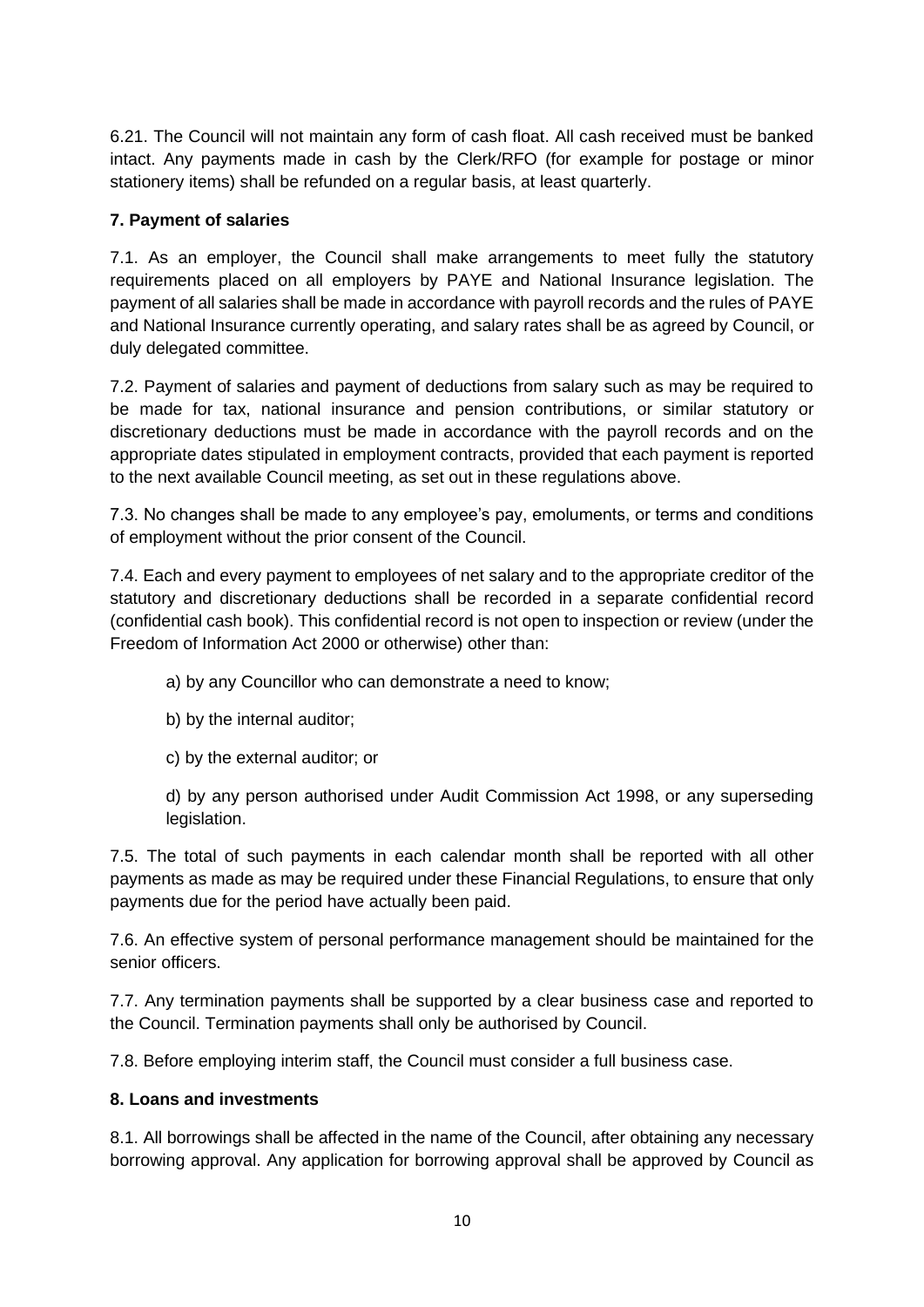to terms and purpose. The application for borrowing approval, and subsequent arrangements for the loan shall only be approved by full Council.

8.2. Any financial arrangement which does not require formal borrowing approval from the Secretary of State (such as Hire Purchase or Leasing of tangible assets) shall be subject to approval by the full Council. In each case a report in writing shall be provided to Council in respect of value for money for the proposed transaction.

8.3. The Council will arrange with the Council's banks and investment providers for the sending of a copy of each statement of account to the Chairman of the Council at the same time as one is issued to the Clerk/RFO.

8.4. All loans and investments shall be negotiated in the name of the Council and shall be for a set period in accordance with Council policy.

8.5. The Council shall consider the need for an Investment Strategy and Policy which, if drawn up, shall be in accordance with relevant regulations, proper practices and guidance. Any Strategy and Policy shall be reviewed by the Council at least annually.

8.6. All investments of money under the control of the Council shall be in the name of the Council.

8.7. All investment certificates and other documents relating thereto shall be retained in the custody of the RFO.

8.8. Payments in respect of short term or long-term investments, including transfers between bank accounts held in the same bank, or branch, shall be made in accordance with Regulation 5 (Authorisation of payments) and Regulation 6 (Instructions for payments).

#### **9. Income**

9.1. The collection of all sums due to the Council shall be the responsibility of and under the supervision of the RFO.

9.2. Particulars of all charges to be made for work done, services rendered or goods supplied shall be agreed annually by the Council, notified to the RFO and the RFO shall be responsible for the collection of all accounts due to the Council.

9.3. The Council will review all fees and charges at least annually, following a report of the Clerk.

9.4. Any sums found to be irrecoverable and any bad debts shall be reported to the Council and shall be written off in the year.

9.5. All sums received on behalf of the Council shall be banked intact as directed by the RFO. In all cases, all receipts shall be deposited with the Council's bankers with such frequency as the RFO considers necessary.

9.6. The origin of each receipt shall be entered on the paying-in slip.

9.7. Personal cheques shall not be cashed out of money held on behalf of the Council.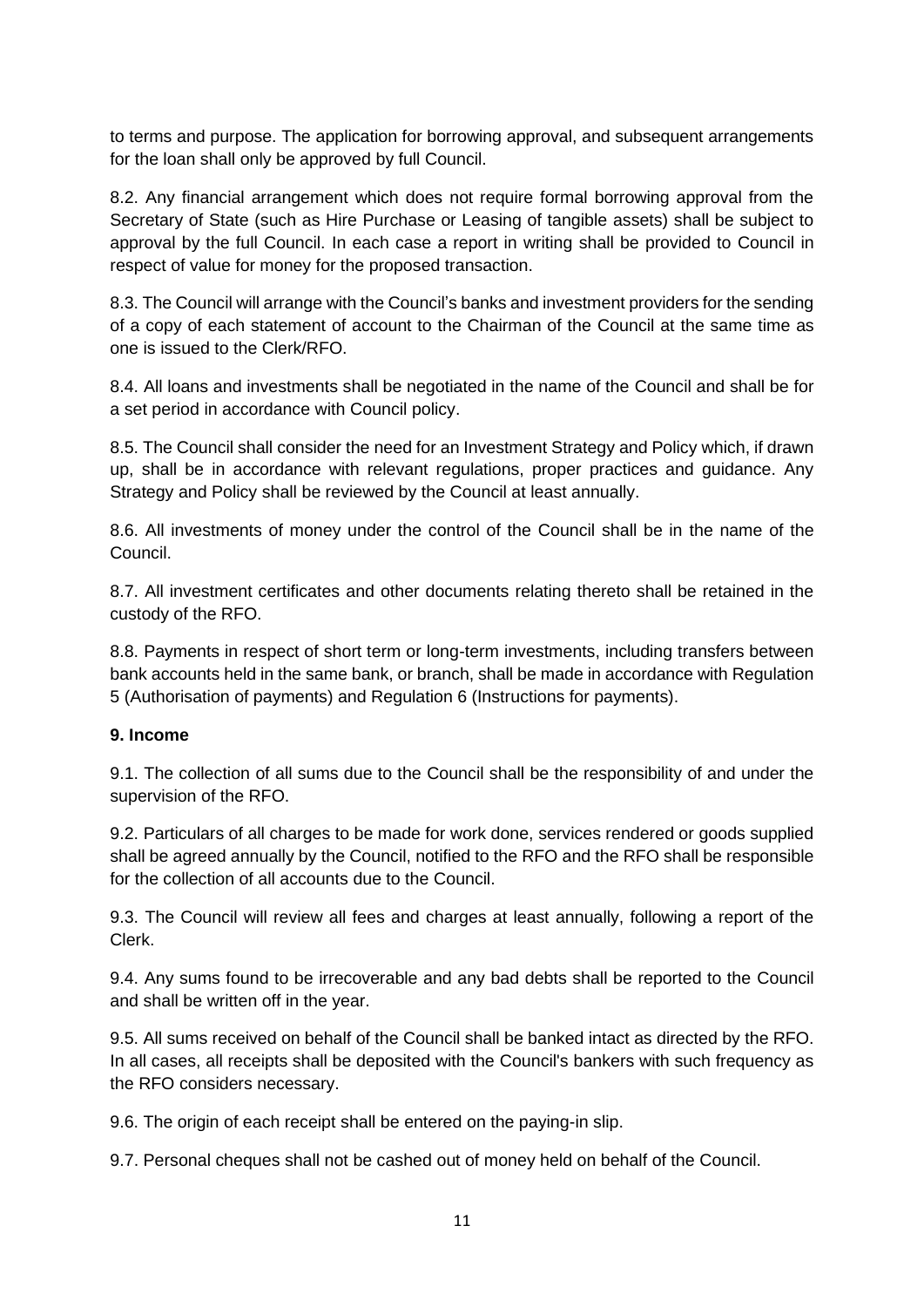9.8. The RFO shall promptly complete any VAT Return that is required. Any repayment claim due in accordance with VAT Act 1994 section 33 shall be made at least annually coinciding with the financial year end.

9.9. Where any significant sums of cash are regularly received by the Council, the RFO shall take such steps as are agreed by the Council to ensure that more than one person is present when the cash is counted in the first instance, that there is a reconciliation to some form of control such as ticket issues, and that appropriate care is taken in the security and safety of individuals banking such cash.

9.10. Any income arising which is the property of a charitable trust shall be paid into a charitable bank account. Instructions for the payment of funds due from the charitable trust to the Council (to meet expenditure already incurred by the authority) will be given by the Managing Trustees of the charity meeting separately from any Council meeting (see also Regulation 16 below).

#### **10. Orders for work, goods and services**

10.1. An official order or letter shall be issued for all work, goods and services unless a formal contract is to be prepared or an official order would be inappropriate. Copies of orders shall be retained.

10.2. Order books shall be controlled by the RFO.

10.3. All members and officers are responsible for obtaining value for money at all times. An officer issuing an official order shall ensure as far as reasonable and practicable that the best available terms are obtained in respect of each transaction, usually by obtaining three or more quotations or estimates from appropriate suppliers, subject to any de minimis provisions in Regulation 11.1 below.

10.4. A member may not issue an official order or make any contract on behalf of the Council.

10.5. The RFO shall verify the lawful nature of any proposed purchase before the issue of any order, and in the case of new or infrequent purchases or payments, the RFO shall ensure that the statutory authority shall be reported to the meeting at which the order is approved so that the minutes can record the power being used.

## **11. Contracts**

11.1. Procedures as to contracts are laid down as follows:

a) Every contract shall comply with these financial regulations, and no exceptions shall be made otherwise than in an emergency provided that this regulation need not apply to contracts which relate to items (i) to (vi) below:

i. for the supply of gas, electricity, water, sewerage and telephone services;

ii. for specialist services such as are provided by legal professionals acting in disputes;

iii. for work to be executed or goods or materials to be supplied which consist of repairs to or parts for existing machinery or equipment or plant;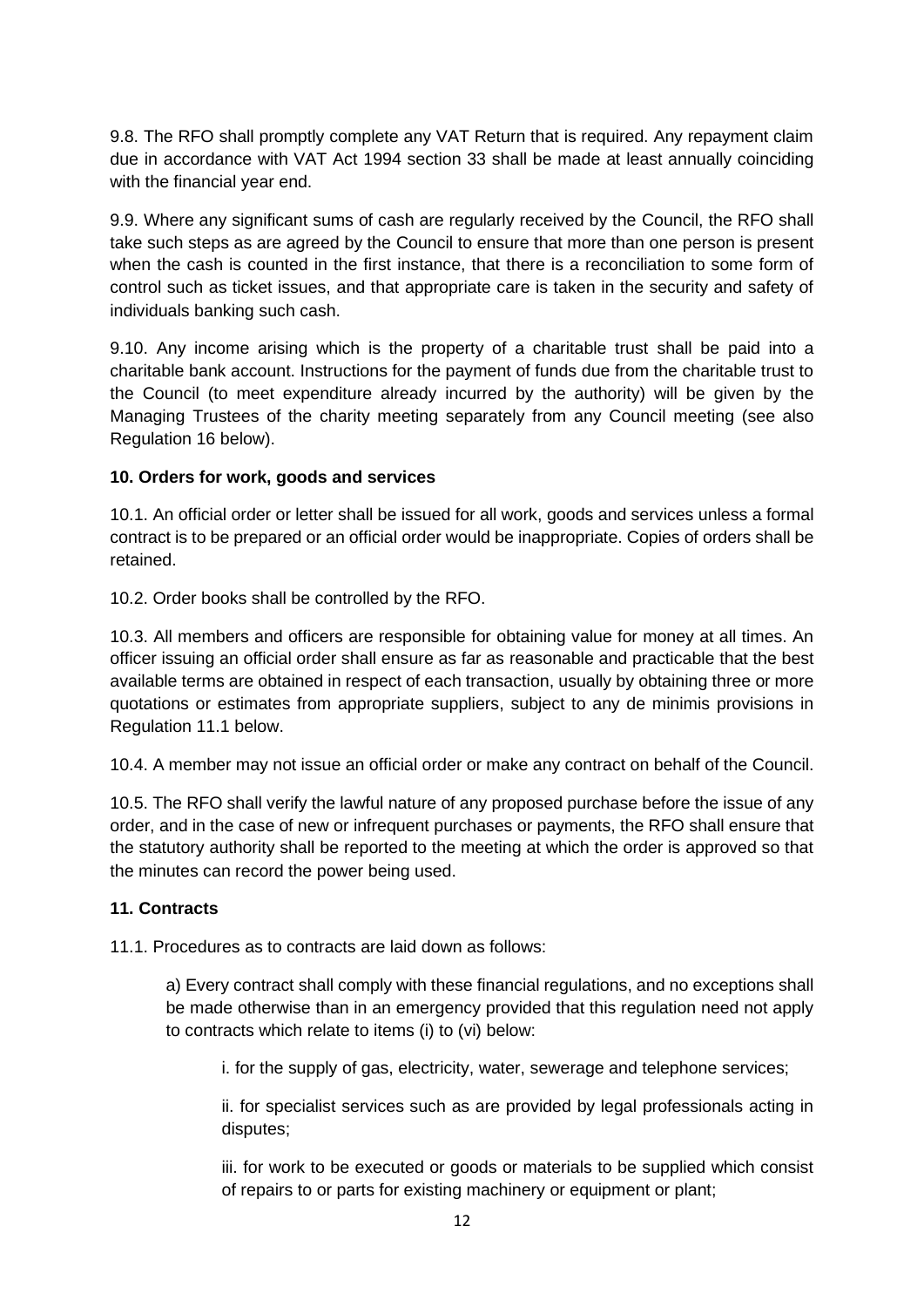iv. for work to be executed or goods or materials to be supplied which constitute an extension of an existing contract by the Council;

v. for additional audit work of the external auditor up to an estimated value of £500 (in excess of this sum the RFO shall act after consultation with the Chairman and Vice Chairman of Council); and

vi. for goods or materials proposed to be purchased which are proprietary articles and / or are only sold at a fixed price.

b) Where the Council intends to procure or award a public supply contract, public service contract or public works contract as defined by The Public Contracts Regulations 2015 ("the Regulations") which is valued at £25,000 or more, the Council shall comply with the relevant requirements of the Regulations<sup>1</sup>.

c) The full requirements of The Regulations, as applicable, shall be followed in respect of the tendering and award of a public supply contract, public service contract or public works contract which exceed thresholds in The Regulations set by the Public Contracts Directive 2014/24/EU (which may change from time to time)<sup>2</sup>.

d) When applications are made to waive financial regulations relating to contracts to enable a price to be negotiated without competition the reason shall be embodied in a recommendation to the Council.

e) Such invitation to tender shall state the general nature of the intended contract and the Clerk shall obtain the necessary technical assistance to prepare a specification in appropriate cases. The invitation shall in addition state that tenders must be addressed to the Clerk in the ordinary course of post. All tenders are to remain sealed until the prescribed date for opening tenders for that contract. Tenders may, in addition, be requested by e-mail, with the commitment that e-mails will be acknowledged but not opened until the prescribed date.

f) All sealed tenders shall be opened at the same time on the prescribed date by the Clerk in the presence of at least one member of Council.

g) Any invitation to tender issued under this regulation shall be subject to Standing Orders, and shall refer to the terms of the Bribery Act 2010.

h) When it is to enter into a contract of less than £25,000 in value for the supply of goods or materials or for the execution of works or specialist services other than such goods, materials, works or specialist services as are excepted as set out in paragraph (a) the Clerk or RFO shall obtain 3 quotations (priced descriptions of the proposed supply); where the value is below £3,000 and above £500 the Clerk or RFO shall strive to obtain 3 estimates. Otherwise, Regulation 10.3 above shall apply.

<sup>&</sup>lt;sup>1</sup> The Regulations require Councils to use the Contracts Finder website to advertise contract opportunities, set out the procedures to be followed in awarding new contracts and to publicise the award of new contracts  $2$  Thresholds currently applicable are:

a) For public supply and public service contracts 209,000 Euros (£181,302)

b) For public works contracts 5,225,000 Euros (£4,551,413)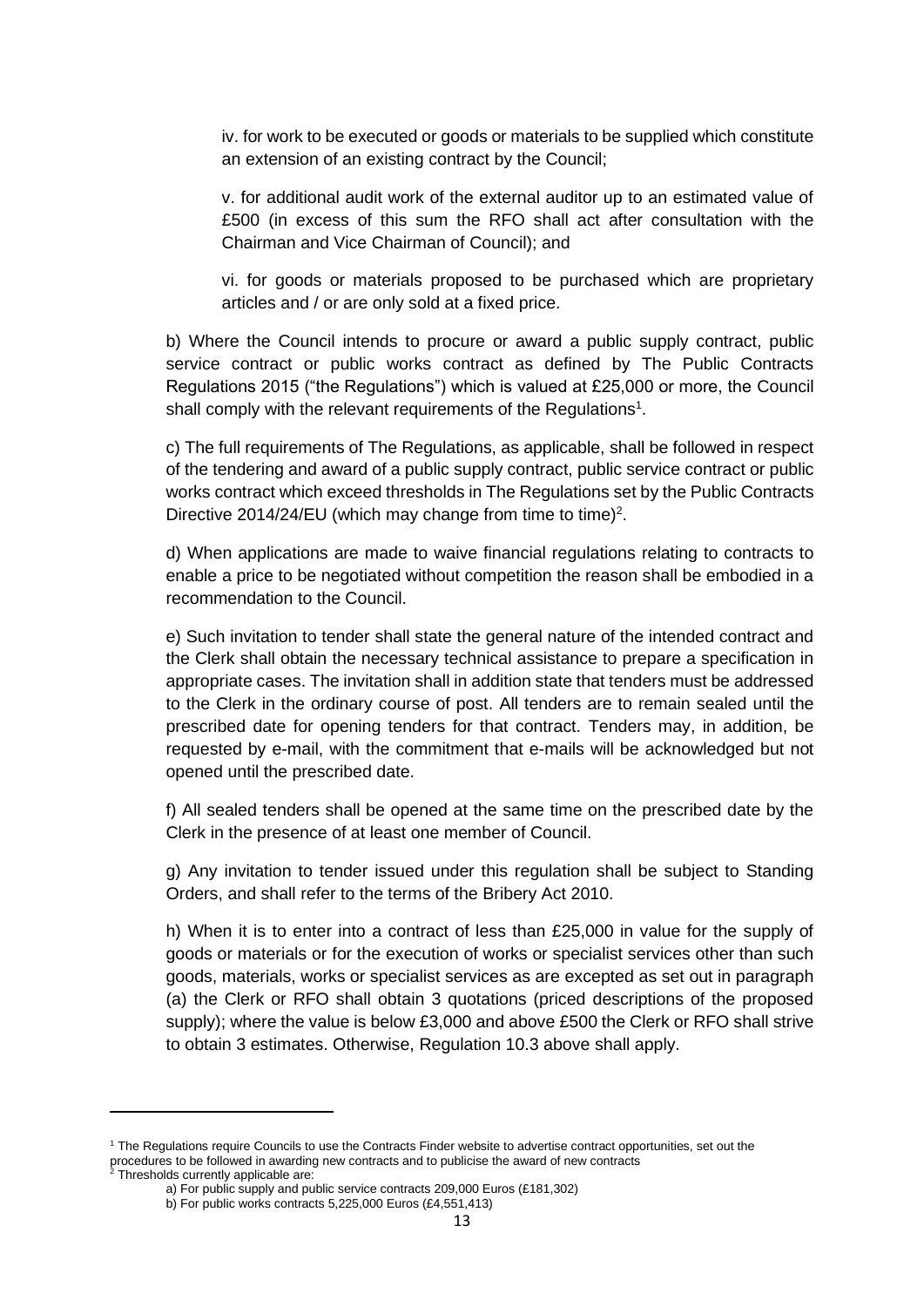i) The Council shall not be obliged to accept the lowest or any tender, quote or estimate.

j) Should it occur that the Council, or duly delegated committee, does not accept any tender, quote or estimate, the work is not allocated and the Council requires further pricing, provided that the specification does not change, no person shall be permitted to submit a later tender, estimate or quote who was present when the original decisionmaking process was being undertaken.

## **12. Payments under contracts for building or other construction works**

12.1. Payments on account of the contract sum shall be made within the time specified in the contract by the RFO upon authorised certificates of the architect or other consultants engaged to supervise the contract (subject to any percentage withholding as may be agreed in the particular contract).

12.2. Where contracts provide for payment by instalments the RFO shall maintain a record of all such payments. In any case where it is estimated that the total cost of work carried out under a contract, excluding agreed variations, will exceed the contract sum of 5% or more a report shall be submitted to the Council.

12.3. Any variation to a contract or addition to or omission from a contract must be approved by the Council and Clerk to the contractor in writing, the Council being informed where the final cost is likely to exceed the financial provision.

## **13. Stores and equipment**

13.1. The officer in charge of each section shall be responsible for the care and custody of stores and equipment in that section.

13.2. Delivery notes shall be obtained in respect of all goods received into store or otherwise delivered and goods must be checked as to order and quality at the time delivery is made.

13.3. Stocks shall be kept at the minimum levels consistent with operational requirements.

13.4. The RFO shall be responsible for periodic checks of stocks and stores at least annually.

## **14. Assets, properties and estates**

14.1. The Clerk shall make appropriate arrangements for the custody of all title deeds and Land Registry Certificates of properties held by the Council. The RFO shall ensure a record is maintained of all properties held by the Council, recording the location, extent, plan, reference, purchase details, nature of the interest, tenancies granted, rents payable and purpose for which held in accordance with Accounts and Audit Regulations.

14.2. No tangible moveable property shall be purchased or otherwise acquired, sold, leased or otherwise disposed of, without the authority of the Council, together with any other consents required by law, save where the estimated value of any one item of tangible movable property does not exceed £250.

14.3. No real property (interests in land) shall be sold, leased or otherwise disposed of without the authority of the Council, together with any other consents required by law. In each case a report in writing shall be provided to Council in respect of valuation and surveyed condition of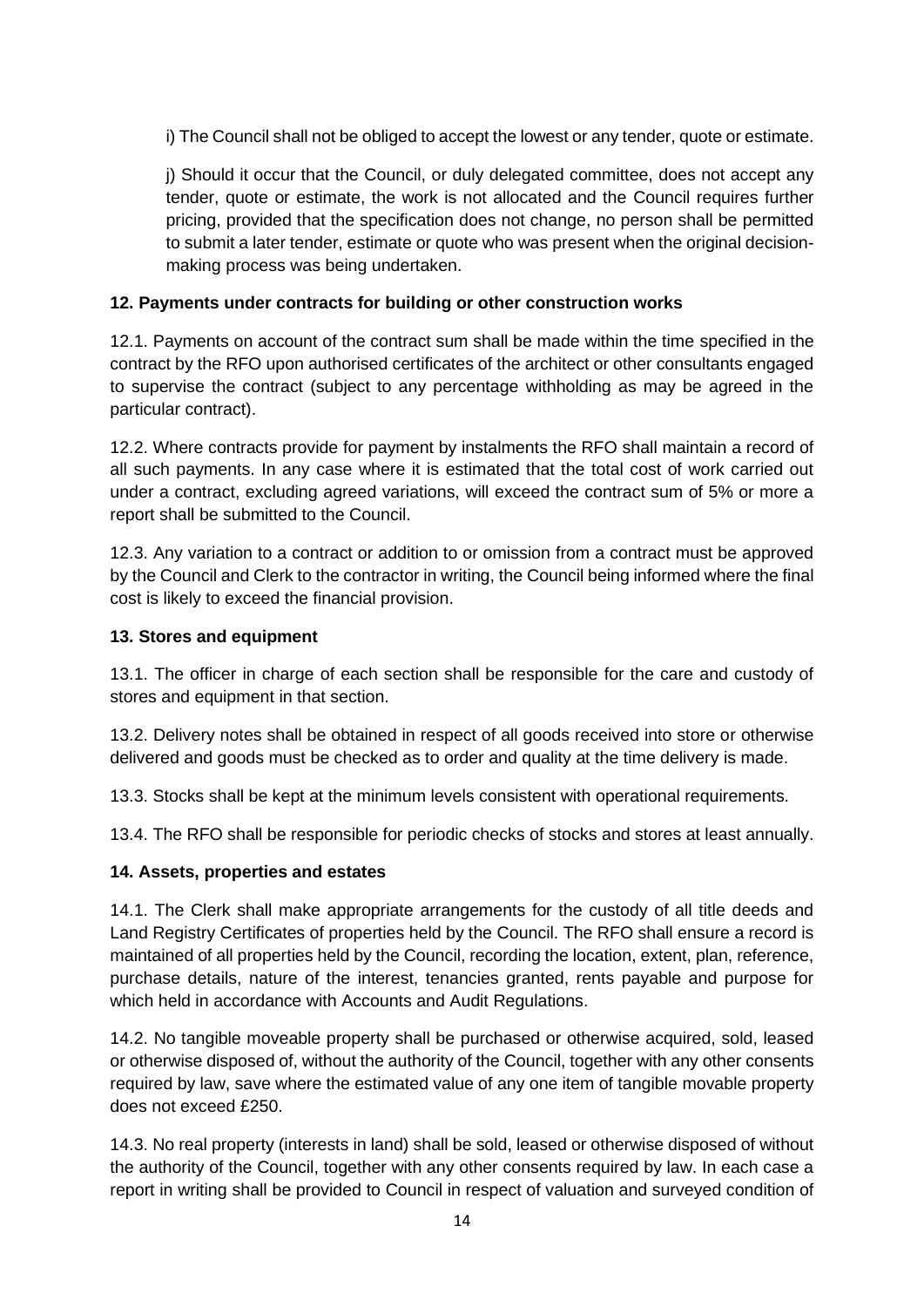the property (including matters such as planning permissions and covenants) together with a proper business case (including an adequate level of consultation with the electorate).

14.4. No real property (interests in land) shall be purchased or acquired without the authority of the full Council. In each case a report in writing shall be provided to Council in respect of valuation and surveyed condition of the property (including matters such as planning permissions and covenants) together with a proper business case (including an adequate level of consultation with the electorate).

14.5. Subject only to the limit set in Regulation 14.2 above, no tangible moveable property shall be purchased or acquired without the authority of the full Council. In each case a report in writing shall be provided to Council with a full business case.

14.6. The RFO shall ensure that an appropriate and accurate Register of Assets and Investments is kept up to date. The continued existence of tangible assets shown in the Register shall be verified at least annually, possibly in conjunction with a health and safety inspection of assets.

#### **15. Insurance**

15.1. Following the annual risk assessment (per Regulation 17), the RFO shall effect all insurances and negotiate all claims on the Council's insurers.

15.2. The Clerk shall give prompt notification to the Council of all new risks, properties or vehicles which require to be insured and of any alterations affecting existing insurances.

15.3. The RFO shall keep a record of all insurances effected by the Council and the property and risks covered thereby and annually review it.

15.4. The RFO shall be notified of any loss liability or damage or of any event likely to lead to a claim, and shall report these to Council at the next available meeting.

15.5. All appropriate members and employees of the Council shall be included in a suitable form of security or fidelity guarantee insurance which shall cover the maximum risk exposure as determined annually by the Council.

## **16. Charities**

16.1. Where the Council is sole managing trustee of a charitable body the Clerk and RFO shall ensure that separate accounts are kept of the funds held on charitable trusts and separate financial reports made in such form as shall be appropriate, in accordance with Charity Law and legislation, or as determined by the Charity Commission. The Clerk and RFO shall arrange for any audit or independent examination as may be required by Charity Law or any Governing Document.

#### **17. Risk management**

17.1. The Council is responsible for putting in place arrangements for the management of risk. The Clerk/RFO shall prepare, for approval by the Council, risk management policy statements in respect of all activities of the Council. Risk policy statements and consequential risk management arrangements shall be reviewed by the Council at least annually.